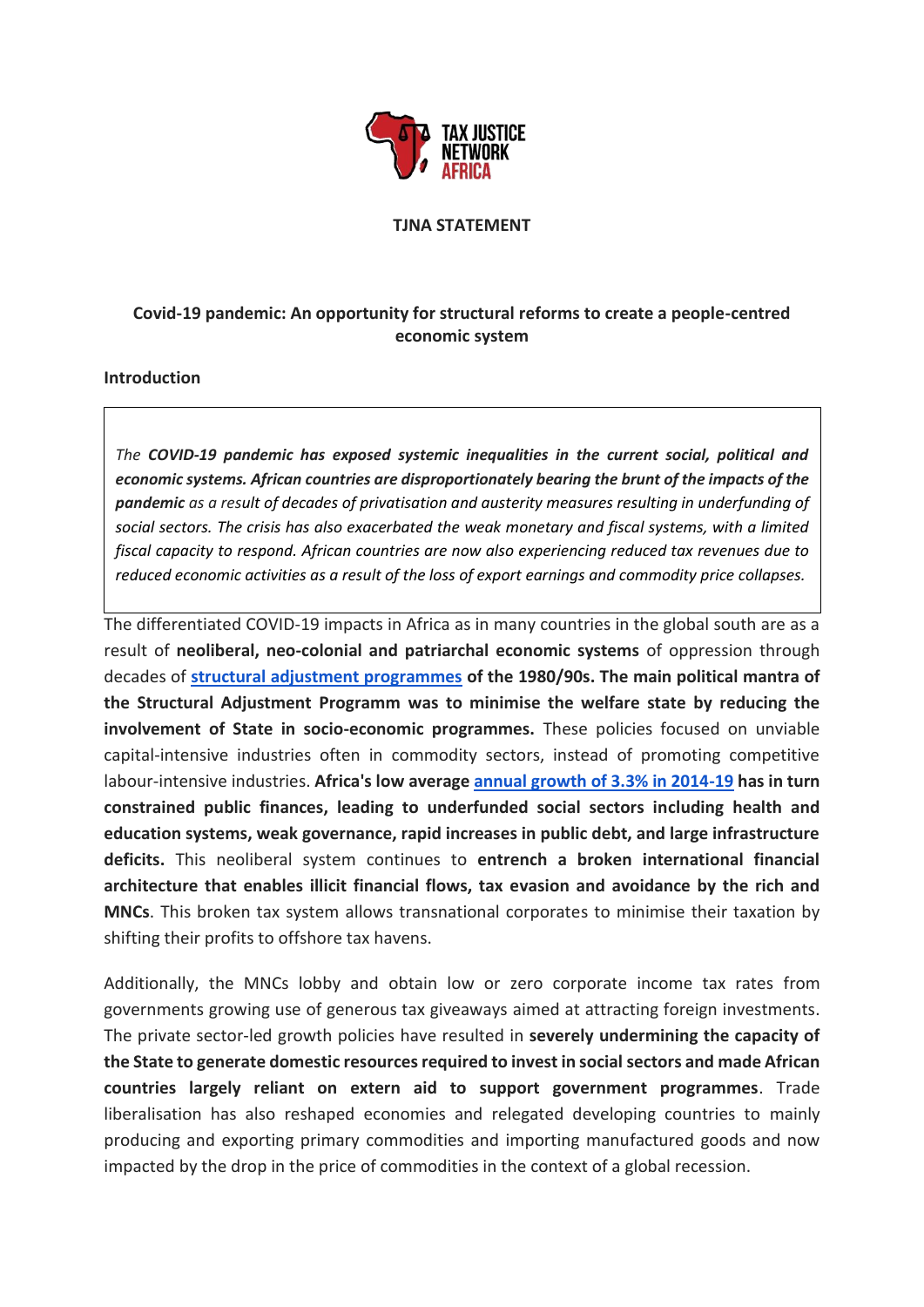**The Covid-19 pandemic has created an opportunity to address some of the underlying principles of neo-liberal economic theory and demand structural and systemic reforms for redistributive justice including progressive taxation reforms, and where the wealthy elite and multinational companies pay their fair share**. It's about creating an opportunity to re-examine the continent's fiscal and economic-policy priorities and creating alternatives to the current structure's economic model that is fit for purpose and reinvigorating the role of the State.

The **impacts of the global pandemic in Africa are not limited to health; it has also affected peoples' lives socially and economically.** Firstly**,** the pandemic has exposed **weak public health systems which are understaffed and poorly resourced** due to decades of underfunding and privatisation. Africa is witnessing the vulnerability of privatised and discriminatory health systems, and COVID-19 is increasing the pressures on the already unresponsive public healthcare systems. Secondly, reduced economic activities as a result of lockdown containment measures have led to **a reduction in tax revenues** despite the increased spending in the health sector. Fewer exports from African countries due to reduced demand and less economic activity has the probability of leading to a **[substantial economic recession](https://blogs.imf.org/2020/04/14/the-great-lockdown-worst-economic-downturn-since-the-great-depression/)** requiring governments to inject money into the economy for survival. However, **Africa's ability to use monetary and fiscal policies to mitigate the pandemic's economic impact is limited**. African countries' governments and central banks lack the fiscal policy space and capacity to adopt robust and often unprecedented short-run stimulus measures. Governments are constrained by monetary arrangements that prevent them from implementing national strategies. Besides, many African countries have **unsustainable sovereign debt levels**. Currently, the continent has a total external and domestic debt stock of \$500 billion, and the median debt-to-GDP ratio had risen from 38% in 2008 to 54% in 2018. By causing a collapse in exports and terms of trade, the COVID-19 pandemic is pushing African countries into negative per capita growth.

**The effects of the coronavirus are also being felt disproportionately by the poor and the working class**. The ILO estimates that **[more than 72% of total employment in sub-Saharan](http://conference.iza.org/conference_files/worldb2006/verick_s872.pdf)  [Africa is in the informal sector](http://conference.iza.org/conference_files/worldb2006/verick_s872.pdf)**. Despite this sizeable informal economy of up to 90%, African countries do not have social welfare systems to cover those without jobs as a result of lockdown measures. The pandemic has led to massive layoffs and non-payment of wages, pushing many workers into unemployment, poverty and starvation. The pandemic has also revealed and deepened existing gaps in **social protection systems** and has also translated into an intensified care burden for women. This has resulted in increasing the **underpaid and unpaid care work** and reinforcing patriarchal norms because women, on average perform 76.2 per cent of total hours of unpaid care work, more than three times as much as men. Lastly, **most African countries are agriculture-based, and the GDP is primarily built upon agricultural services**. However, food sovereignty and security is threatened as food supply chains are disrupted.